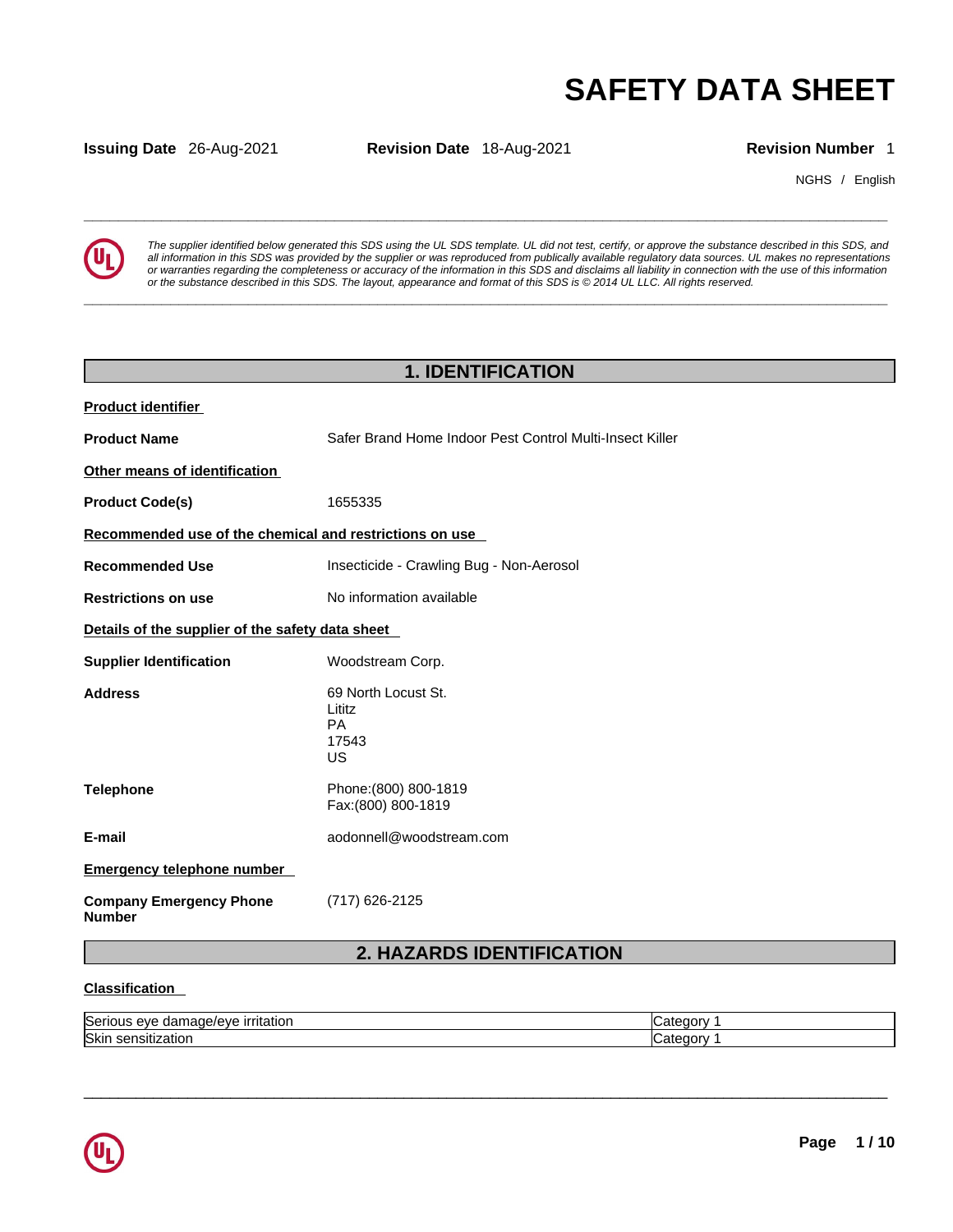**Appearance** Clear **Physical state** Liquid **Odor** Herbaceous

## **GHS Label elements, including precautionary statements**

**Danger** 

### **Hazard statements**

Causes serious eye damage May cause an allergic skin reaction



## **Precautionary Statements - Prevention**

Avoid breathing dust/fume/gas/mist/vapors/spray Contaminated work clothing must not be allowed out of the workplace

Wear protective gloves/eye protection/face protection

## **Precautionary Statements - Response**

Specific treatment (see supplemental first aid instructions on this label) **Eyes**

IF IN EYES: Rinse cautiously with water for several minutes. Remove contact lenses, if present and easy to do. Continue rinsing Immediately call a POISON CENTER or doctor

#### **Skin**

IF ON SKIN: Wash with plenty of water and soap

If skin irritation or rash occurs: Get medical advice/attention

Wash contaminated clothing before reuse

## **Precautionary Statements - Disposal**

Dispose of contents/container to an approved waste disposal plant

## **Other information**

Causes mild skin irritation. Harmful to aquatic life with long lasting effects.

**Unknown acute toxicity** 20 % of the mixture consists of ingredient(s) of unknown toxicity

20 % of the mixture consists of ingredient(s) of unknown acute oral toxicity

20 % of the mixture consists of ingredient(s) of unknown acute dermal toxicity

20 % of the mixture consists of ingredient(s) of unknown acute inhalation toxicity (gas)

20 % of the mixture consists of ingredient(s) of unknown acute inhalation toxicity (vapor)

20 % of the mixture consists of ingredient(s) of unknown acute inhalation toxicity (dust/mist)

# **3. COMPOSITION/INFORMATION ON INGREDIENTS**

 $\_$  ,  $\_$  ,  $\_$  ,  $\_$  ,  $\_$  ,  $\_$  ,  $\_$  ,  $\_$  ,  $\_$  ,  $\_$  ,  $\_$  ,  $\_$  ,  $\_$  ,  $\_$  ,  $\_$  ,  $\_$  ,  $\_$  ,  $\_$  ,  $\_$  ,  $\_$  ,  $\_$  ,  $\_$  ,  $\_$  ,  $\_$  ,  $\_$  ,  $\_$  ,  $\_$  ,  $\_$  ,  $\_$  ,  $\_$  ,  $\_$  ,  $\_$  ,  $\_$  ,  $\_$  ,  $\_$  ,  $\_$  ,  $\_$  ,

## **Substance**

Not applicable.

**Mixture**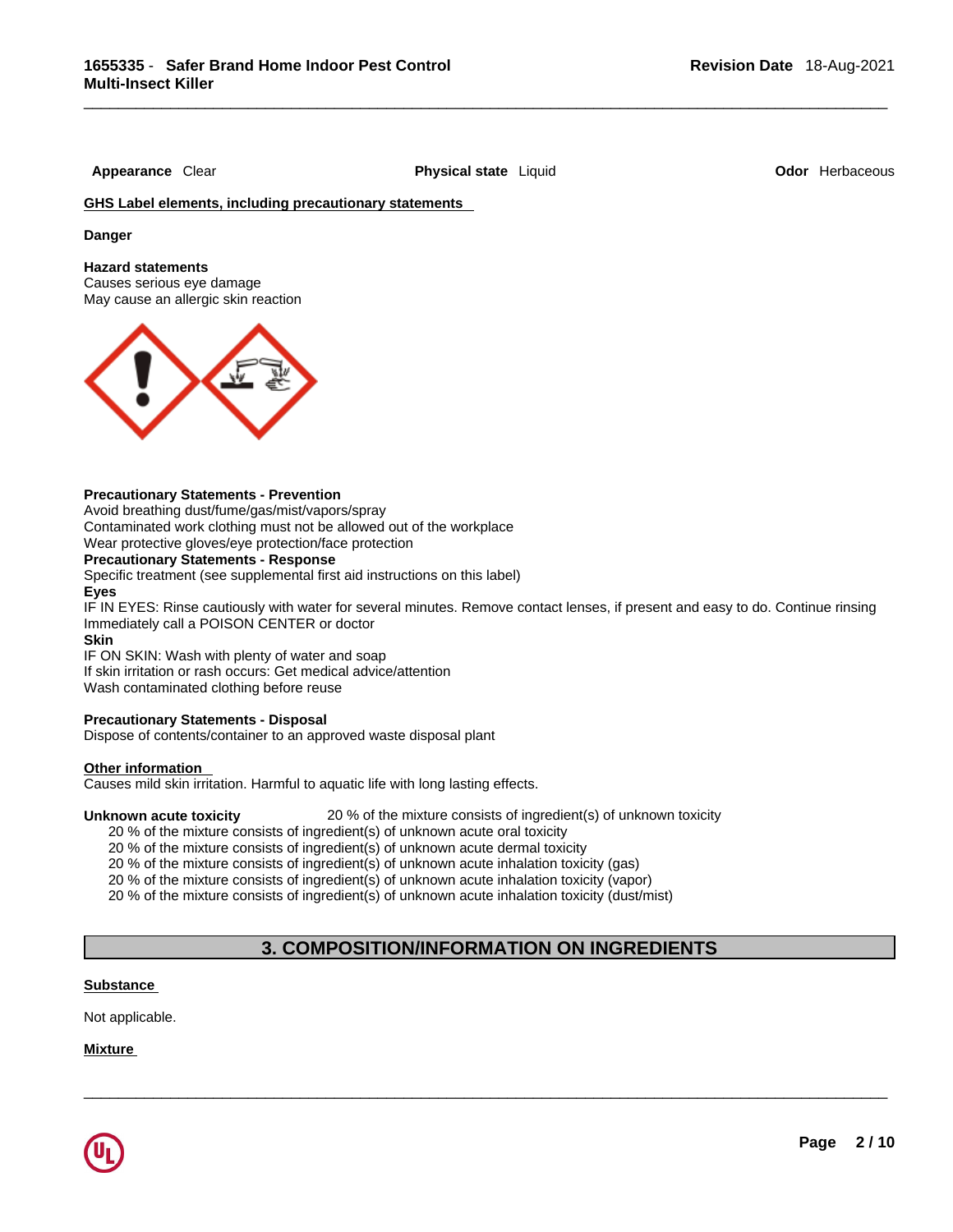| Chemical name                | CAS No | Weight-%   | <b>Hazardous Material</b><br><b>Information Review Act</b><br>registry number (HMIRA  <br>registry $#$ ) | Date HMIRA filed and<br>date exemption granted<br>(if applicable) |
|------------------------------|--------|------------|----------------------------------------------------------------------------------------------------------|-------------------------------------------------------------------|
| Supplier Trade Secret        |        | $0 - 10\%$ |                                                                                                          |                                                                   |
| Supplier Trade Secret        |        | $0 - 10%$  |                                                                                                          |                                                                   |
| <b>Supplier Trade Secret</b> |        | $0 - 10%$  |                                                                                                          |                                                                   |

\*The exact percentage (concentration) of composition has been withheld as a trade secret.

|                                    | <b>4. FIRST AID MEASURES</b>                                                                                                                                                                                                                                           |
|------------------------------------|------------------------------------------------------------------------------------------------------------------------------------------------------------------------------------------------------------------------------------------------------------------------|
| Description of first aid measures  |                                                                                                                                                                                                                                                                        |
| <b>General advice</b>              | Immediate medical attention is required. Show this safety data sheet to the doctor in<br>attendance.                                                                                                                                                                   |
| <b>Inhalation</b>                  | Remove to fresh air. Get medical attention immediately if symptoms occur.                                                                                                                                                                                              |
| Eye contact                        | Get immediate medical advice/attention. Rinse immediately with plenty of water, also under<br>the eyelids, for at least 15 minutes. Remove contact lenses, if present and easy to do.<br>Continue rinsing. Keep eye wide open while rinsing. Do not rub affected area. |
| <b>Skin contact</b>                | Wash off immediately with soap and plenty of water for at least 15 minutes. May cause an<br>allergic skin reaction. In the case of skin irritation or allergic reactions see a physician.                                                                              |
| Ingestion                          | Clean mouth with water and drink afterwards plenty of water. Never give anything by mouth<br>to an unconscious person. Do NOT induce vomiting. Call a physician.                                                                                                       |
| Self-protection of the first aider | Avoid contact with skin, eyes or clothing. Wear personal protective clothing (see section 8).                                                                                                                                                                          |

## **Most important symptoms and effects, both acute and delayed**

**Symptoms Burning sensation. Itching. Rashes. Hives. Burning sensation. Itching. Rashes. Hives.** 

**Indication of any immediate medical attention and special treatment needed**

**Note to physicians** May cause sensitization in susceptible persons. Treat symptomatically.

# **5. FIRE-FIGHTING MEASURES**

| <b>Suitable Extinguishing Media</b>                                                                              | Use extinguishing measures that are appropriate to local circumstances and the<br>surrounding environment. |
|------------------------------------------------------------------------------------------------------------------|------------------------------------------------------------------------------------------------------------|
| <b>Large Fire</b>                                                                                                | CAUTION: Use of water spray when fighting fire may be inefficient.                                         |
| Unsuitable extinguishing media                                                                                   | Do not scatter spilled material with high pressure water streams.                                          |
| Specific hazards arising from the<br>chemical                                                                    | Product is or contains a sensitizer. May cause sensitization by skin contact.                              |
| <b>Hazardous Combustion Products</b>                                                                             | Carbon oxides.                                                                                             |
| <b>Explosion Data</b><br><b>Sensitivity to Mechanical Impact None.</b><br><b>Sensitivity to Static Discharge</b> | None.                                                                                                      |
| Special protective equipment for                                                                                 | Firefighters should wear self-contained breathing apparatus and full firefighting turnout                  |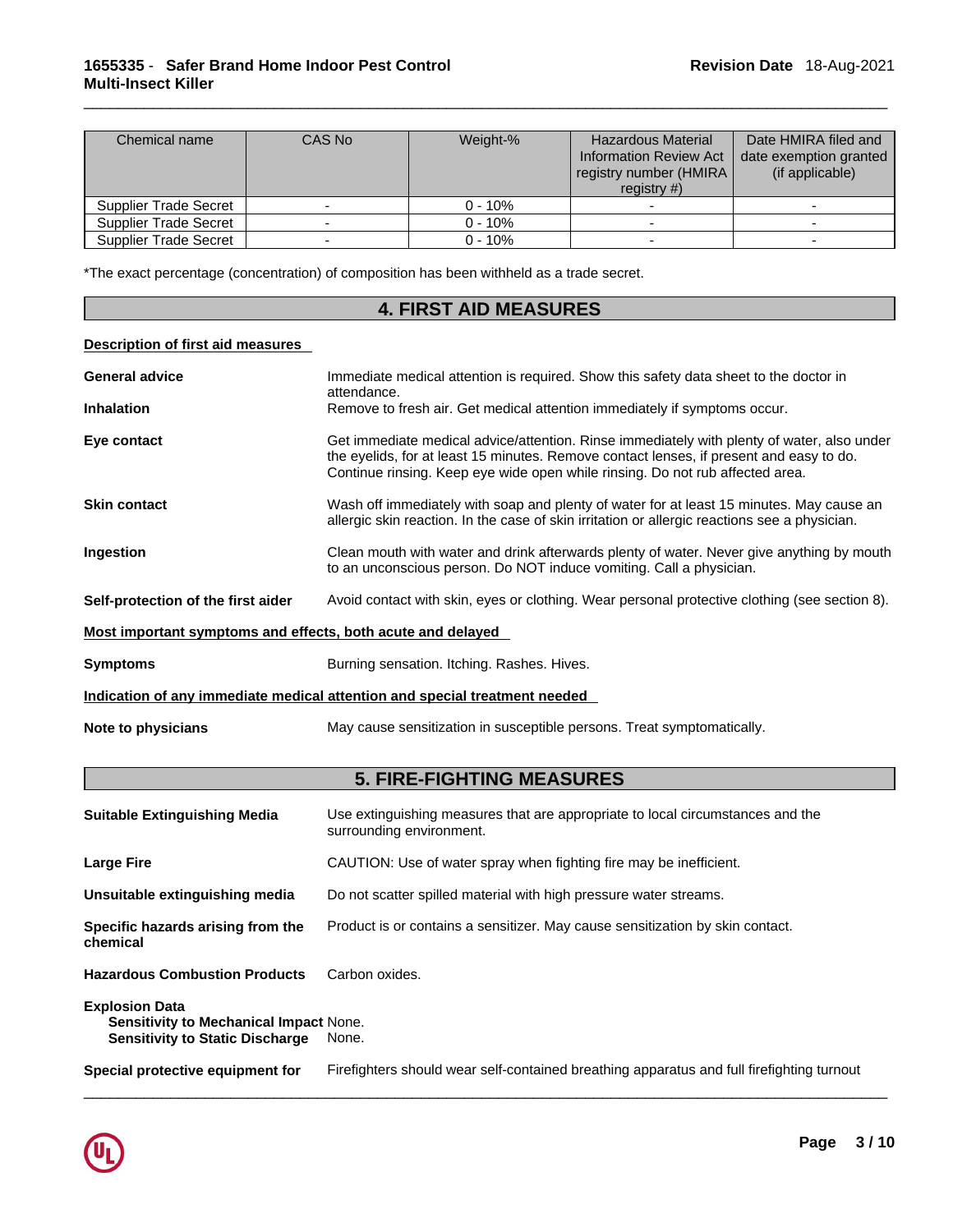fire-fighters **gear.** Use personal protection equipment.

## **6. ACCIDENTAL RELEASE MEASURES**

|                                                      | Personal precautions, protective equipment and emergency procedures                                                                                                                                            |
|------------------------------------------------------|----------------------------------------------------------------------------------------------------------------------------------------------------------------------------------------------------------------|
| <b>Personal precautions</b>                          | Avoid contact with skin, eyes or clothing. Use personal protective equipment as required.<br>Ensure adequate ventilation. Evacuate personnel to safe areas. Keep people away from<br>and upwind of spill/leak. |
| <b>Other Information</b>                             | Refer to protective measures listed in Sections 7 and 8.                                                                                                                                                       |
| Methods and material for containment and cleaning up |                                                                                                                                                                                                                |
| <b>Methods for containment</b>                       | Prevent further leakage or spillage if safe to do so.                                                                                                                                                          |
| Methods for cleaning up                              | Dam up. Soak up with inert absorbent material. Pick up and transfer to properly labeled<br>containers.                                                                                                         |

# **7. HANDLING AND STORAGE**

### **Precautions for safe handling**

**Advice on safe handling** Handle in accordance with good industrial hygiene and safety practice. Avoid contact with skin, eyes or clothing. Do not eat, drink or smoke when using this product. Ensure adequate ventilation. In case of insufficient ventilation, wear suitable respiratory equipment. Take off contaminated clothing and wash before reuse.

## **Conditions for safe storage, including any incompatibilities**

**Storage Conditions** Keep containers tightly closed in a dry, cool and well-ventilated place. Store locked up. Keep out of the reach of children.

## **8. EXPOSURE CONTROLS/PERSONAL PROTECTION**

## **Control parameters**

## **Exposure Limits**

| Chemical name                |                       | <b>ACGIH TLV</b>                   |                           |                         |                                           |                  | <b>OSHA PEL</b>                       | NIOSH IDLH |
|------------------------------|-----------------------|------------------------------------|---------------------------|-------------------------|-------------------------------------------|------------------|---------------------------------------|------------|
| <b>Supplier Trade Secret</b> | TWA: 10 mg/m $3$ mist |                                    |                           |                         |                                           |                  | TWA: 15 mg/m <sup>3</sup> mist, total |            |
|                              |                       |                                    |                           |                         | particulate                               |                  |                                       |            |
|                              |                       |                                    |                           |                         | TWA: 5 mg/m <sup>3</sup> mist, respirable |                  |                                       |            |
|                              |                       |                                    |                           |                         | fraction                                  |                  |                                       |            |
|                              |                       |                                    |                           |                         | (vacated) TWA: $10 \text{ mg/m}^3$        |                  |                                       |            |
|                              |                       |                                    |                           |                         | mist, total particulate                   |                  |                                       |            |
|                              |                       |                                    |                           |                         | (vacated) TWA: 5 mg/m <sup>3</sup> mist,  |                  |                                       |            |
|                              |                       |                                    |                           |                         | respirable fraction                       |                  |                                       |            |
| Chemical name                |                       | Alberta<br><b>British Columbia</b> |                           |                         | <b>Ontario TWAEV</b>                      | Quebec           |                                       |            |
| <b>Supplier Trade Secret</b> |                       | TWA: 10 mg/m <sup>3</sup>          | TWA: 10 mg/m <sup>3</sup> |                         |                                           | TWA: 10 mg/m $3$ |                                       |            |
|                              |                       |                                    |                           | TWA: $3 \text{ mg/m}^3$ |                                           |                  |                                       |            |

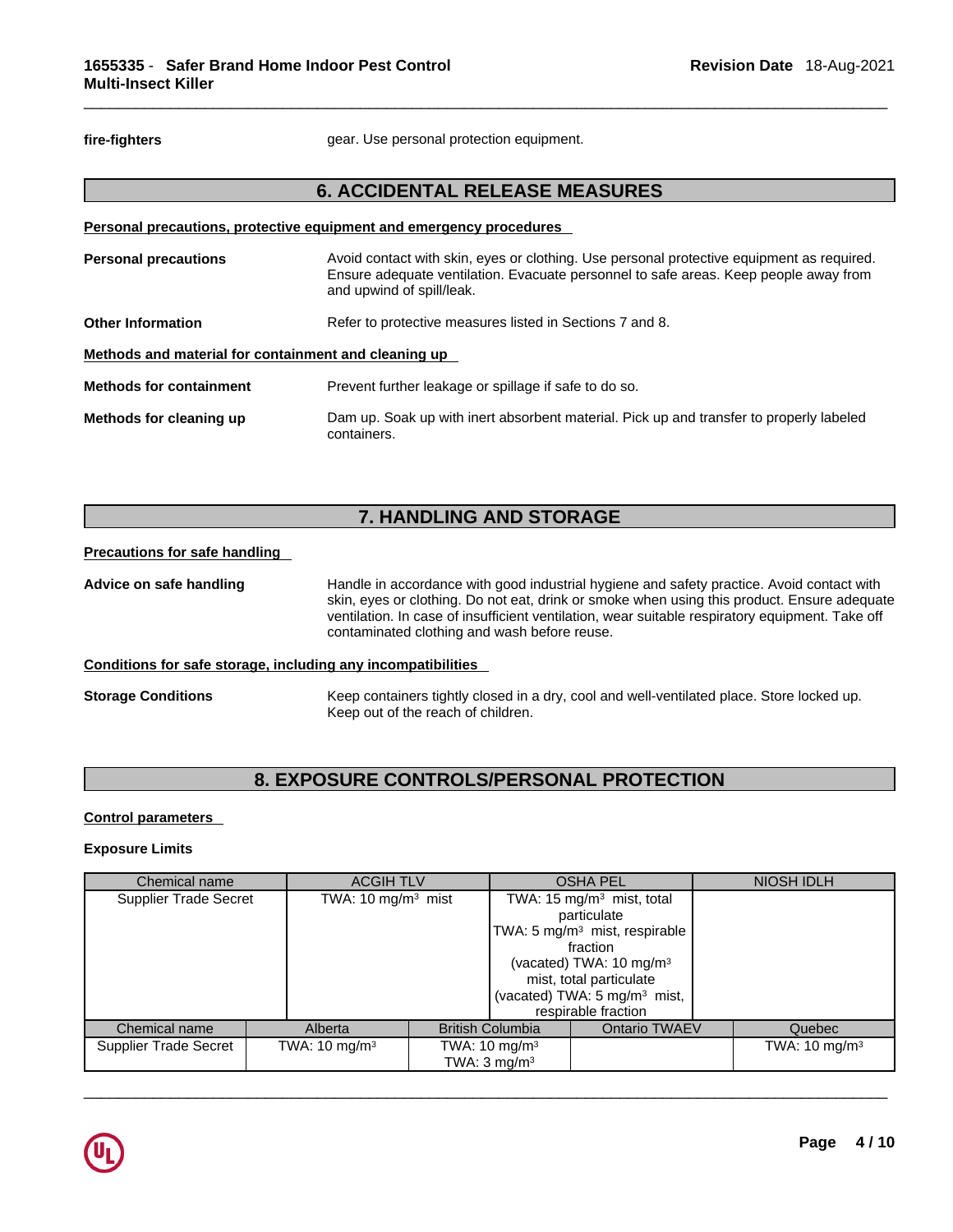| <b>Other Exposure Guidelines</b>      | Vacated limits revoked by the Court of Appeals decision in AFL-CIO v. OSHA, 965 F.2d 962<br>(11th Cir., 1992).                                                                                                            |
|---------------------------------------|---------------------------------------------------------------------------------------------------------------------------------------------------------------------------------------------------------------------------|
| Appropriate engineering controls      |                                                                                                                                                                                                                           |
| <b>Engineering controls</b>           | <b>Showers</b><br>Eyewash stations<br>Ventilation systems.                                                                                                                                                                |
|                                       | Individual protection measures, such as personal protective equipment                                                                                                                                                     |
| Eye/face protection                   | Tight sealing safety goggles.                                                                                                                                                                                             |
| <b>Hand protection</b>                | Wear suitable gloves.                                                                                                                                                                                                     |
| Skin and body protection              | Wear suitable protective clothing.                                                                                                                                                                                        |
| <b>Respiratory protection</b>         | No protective equipment is needed under normal use conditions. If exposure limits are<br>exceeded or irritation is experienced, ventilation and evacuation may be required.                                               |
| <b>General hygiene considerations</b> | Handle in accordance with good industrial hygiene and safety practice. Avoid contact with<br>skin, eyes or clothing. Wear suitable gloves and eye/face protection. Do not eat, drink or<br>smoke when using this product. |

# **9. PHYSICAL AND CHEMICAL PROPERTIES**

## **Information on basic physical and chemical properties**

| <b>Physical state</b>                   | Liquid                   |                       |
|-----------------------------------------|--------------------------|-----------------------|
| Appearance                              | Clear                    |                       |
| Odor                                    | Herbaceous               |                       |
| Color                                   | No information available |                       |
| <b>Odor Threshold</b>                   | No data available        |                       |
| <b>Property</b>                         | <b>Values</b>            | <b>Remarks Method</b> |
| рH                                      |                          |                       |
| <b>Melting / freezing point</b>         | No data available        | None known            |
| Boiling point / boiling range           | No data available        | None known            |
| <b>Flash Point</b>                      | No data available        | None known            |
| <b>Evaporation Rate</b>                 | No data available        | None known            |
| Flammability (solid, gas)               | No data available        | None known            |
| <b>Flammability Limit in Air</b>        |                          | None known            |
| <b>Upper flammability limit</b>         | No data available        |                       |
| Lower flammability limit                | No data available        |                       |
| Vapor pressure                          | No data available        | None known            |
| <b>Vapor density</b>                    | No data available        | None known            |
| <b>Relative density</b>                 | 1                        |                       |
| <b>Water Solubility</b>                 | No information available | None known            |
| Solubility(ies)                         | No data available        | None known            |
| Partition coefficient: n-octanol/water0 |                          |                       |
| <b>Autoignition temperature</b>         | No data available        | None known            |
| <b>Decomposition temperature</b>        | No data available        | None known            |
| <b>Kinematic viscosity</b>              | No data available        | None known            |
| <b>Dynamic viscosity</b>                | No data available        | None known            |
| Othar Information                       |                          |                       |

**Other Information**<br>**Explosive properties** 

**Explosive properties** No information available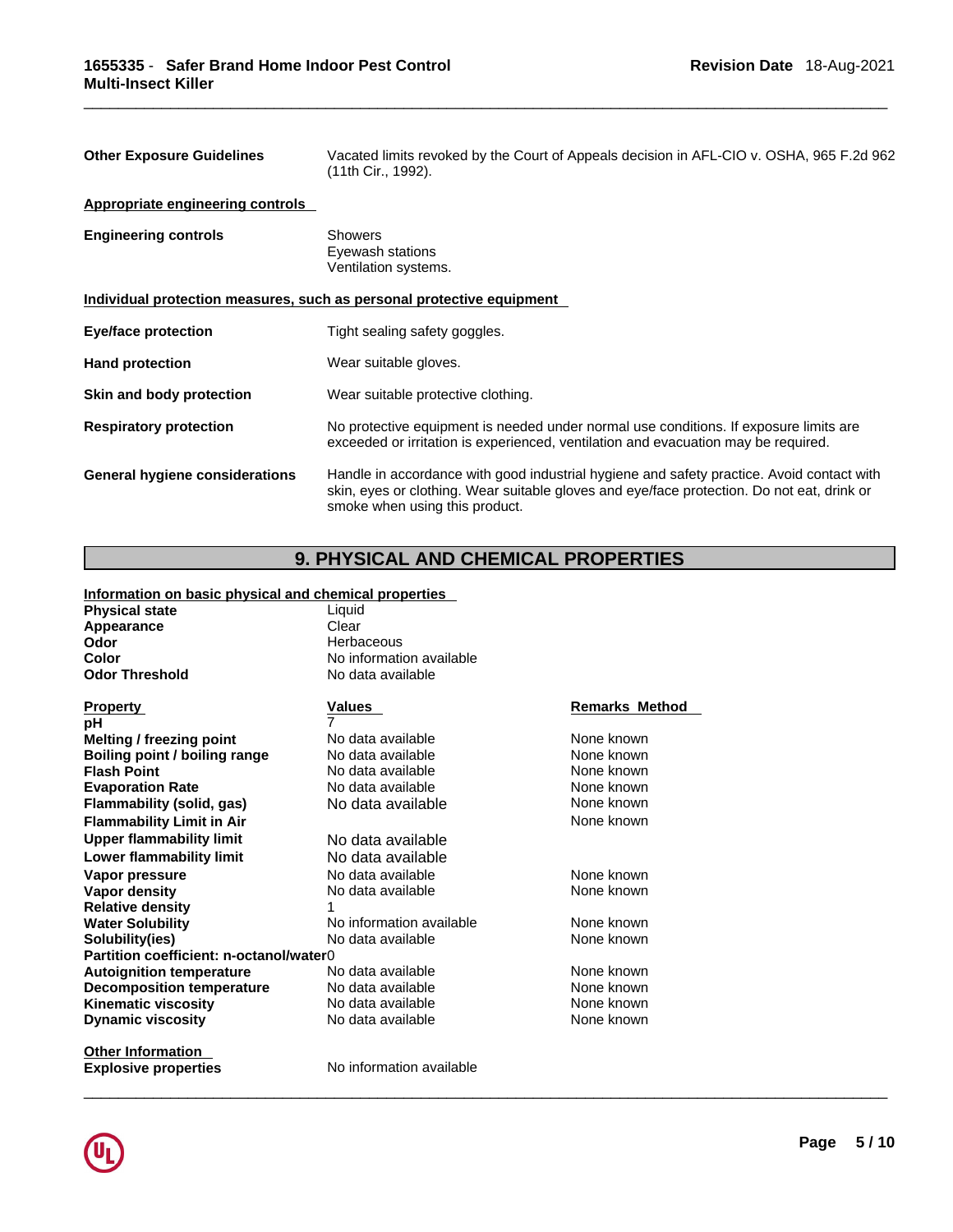| <b>Oxidizing properties</b>       | No information available |
|-----------------------------------|--------------------------|
| <b>Softening Point</b>            | No information available |
| Molecular Weight                  | No information available |
| <b>VOC Content (%)</b>            | No information available |
| <b>Liguid Density</b>             | No information available |
| <b>Bulk Density</b>               | No information available |
| <b>Particle Size</b>              | No information available |
| <b>Particle Size Distribution</b> | No information available |
|                                   |                          |

# **10. STABILITY AND REACTIVITY**

| <b>Reactivity</b>                                                       | No information available.                            |
|-------------------------------------------------------------------------|------------------------------------------------------|
| <b>Chemical stability</b>                                               | Stable under normal conditions.                      |
| <b>Possibility of Hazardous Reactions</b> None under normal processing. |                                                      |
| <b>Hazardous Polymerization</b>                                         | Hazardous polymerization does not occur.             |
| <b>Conditions to avoid</b>                                              | None known based on information supplied.            |
| Incompatible materials                                                  | Strong acids. Strong bases. Strong oxidizing agents. |
|                                                                         |                                                      |

**Hazardous Decomposition Products** Carbon oxides.

# **11. TOXICOLOGICAL INFORMATION**

## **Information on likely routes of exposure**

| <b>Product Information</b>     |                                                                                                                                                                                                                                                         |
|--------------------------------|---------------------------------------------------------------------------------------------------------------------------------------------------------------------------------------------------------------------------------------------------------|
| <b>Inhalation</b>              | Specific test data for the substance or mixture is not available.                                                                                                                                                                                       |
| Eye contact                    | Specific test data for the substance or mixture is not available. Causes serious eye<br>damage. (based on components). Severely irritating to eyes. May cause burns. May cause<br>irreversible damage to eyes.                                          |
| <b>Skin contact</b>            | Specific test data for the substance or mixture is not available. May cause sensitization by<br>skin contact. (based on components). May cause irritation. Repeated or prolonged skin<br>contact may cause allergic reactions with susceptible persons. |
| Ingestion                      | Specific test data for the substance or mixture is not available. Ingestion may cause<br>gastrointestinal irritation, nausea, vomiting and diarrhea.                                                                                                    |
|                                | Symptoms related to the physical, chemical and toxicological characteristics                                                                                                                                                                            |
| Symptoms                       | Redness. Burning. May cause blindness. Itching. Rashes. Hives.                                                                                                                                                                                          |
| Numerical measures of toxicity |                                                                                                                                                                                                                                                         |
| Acute toxicity                 |                                                                                                                                                                                                                                                         |

 $\_$  ,  $\_$  ,  $\_$  ,  $\_$  ,  $\_$  ,  $\_$  ,  $\_$  ,  $\_$  ,  $\_$  ,  $\_$  ,  $\_$  ,  $\_$  ,  $\_$  ,  $\_$  ,  $\_$  ,  $\_$  ,  $\_$  ,  $\_$  ,  $\_$  ,  $\_$  ,  $\_$  ,  $\_$  ,  $\_$  ,  $\_$  ,  $\_$  ,  $\_$  ,  $\_$  ,  $\_$  ,  $\_$  ,  $\_$  ,  $\_$  ,  $\_$  ,  $\_$  ,  $\_$  ,  $\_$  ,  $\_$  ,  $\_$  ,

**Unknown acute toxicity** 20 % of the mixture consists of ingredient(s) of unknown toxicity

20 % of the mixture consists of ingredient(s) of unknown acute oral toxicity

20 % of the mixture consists of ingredient(s) of unknown acute dermal toxicity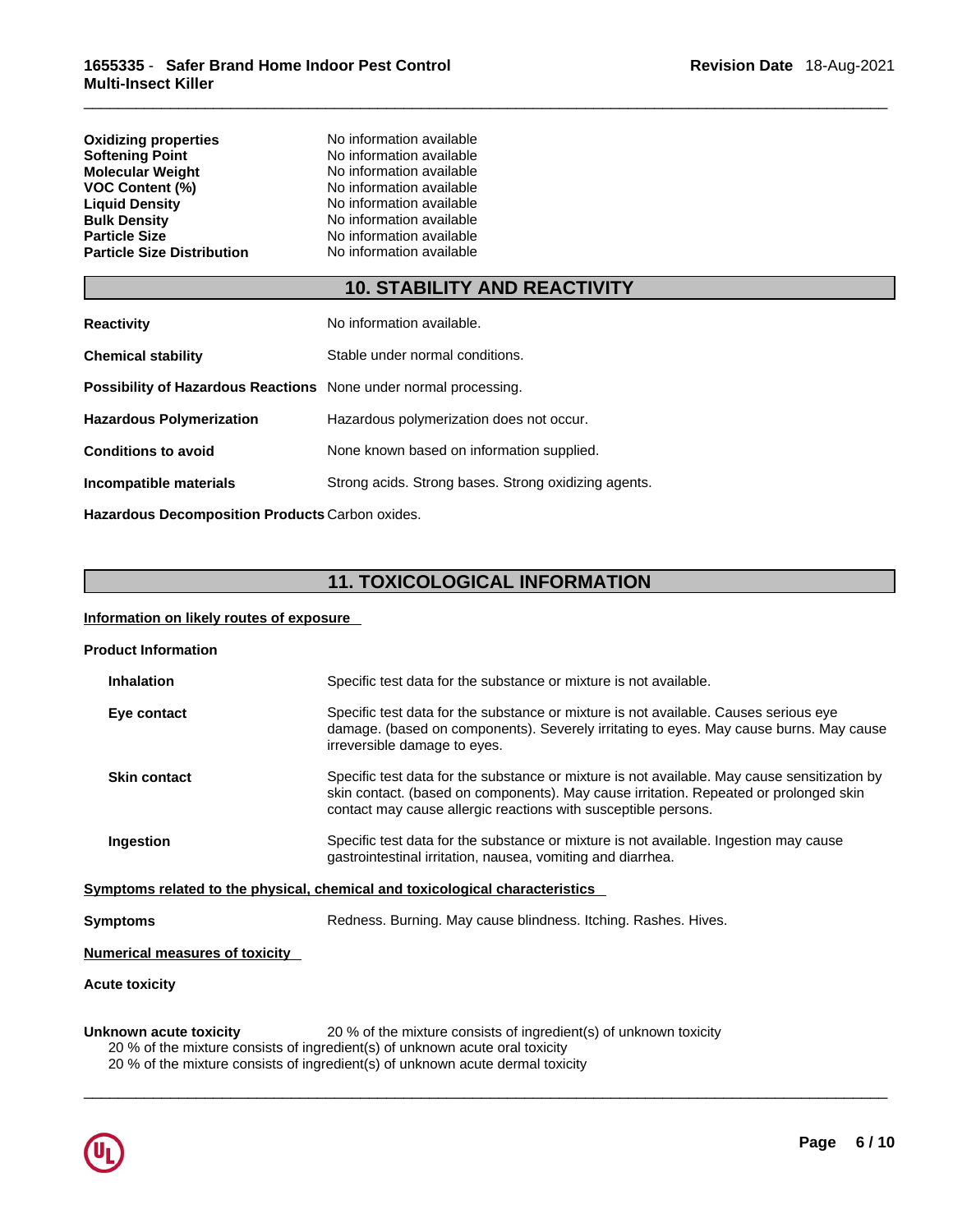20 % of the mixture consists of ingredient(s) of unknown acute inhalation toxicity (gas)

20 % of the mixture consists of ingredient(s) of unknown acute inhalation toxicity (vapor)

20 % of the mixture consists of ingredient(s) of unknown acute inhalation toxicity (dust/mist)

| <b>Product Information</b>   |                              |                      |                         |
|------------------------------|------------------------------|----------------------|-------------------------|
| <b>Component Information</b> |                              |                      |                         |
| Chemical name                | Oral LD50                    | Dermal LD50          | Inhalation LC50         |
| <b>Supplier Trade Secret</b> | $>$ 5 g/kg (Rat)             |                      |                         |
| <b>Supplier Trade Secret</b> | Rat )<br>> 10 g/kg           |                      |                         |
| <b>Supplier Trade Secret</b> | $= 12600$ mg/kg (<br>์ Rat ) | Rabbit)<br>> 10 g/kg | $> 2.75$ mg/L (Rat) 4 h |

## **Delayed and immediate effects as well as chronic effects from short and long-term exposure**

| <b>Skin corrosion/irritation</b>  | May cause skin irritation.                                                                               |  |  |
|-----------------------------------|----------------------------------------------------------------------------------------------------------|--|--|
| Serious eye damage/eye irritation | Classification based on data available for ingredients. Causes burns. Risk of serious<br>damage to eyes. |  |  |
| Respiratory or skin sensitization | May cause sensitization by skin contact.                                                                 |  |  |
| Germ cell mutagenicity            | No information available.                                                                                |  |  |
| Carcinogenicity                   | No information available.                                                                                |  |  |
| <b>Reproductive toxicity</b>      | No information available.                                                                                |  |  |
| <b>STOT - single exposure</b>     | No information available.                                                                                |  |  |
| <b>STOT - repeated exposure</b>   | No information available.                                                                                |  |  |
| <b>Aspiration hazard</b>          | No information available.                                                                                |  |  |

# **12. ECOLOGICAL INFORMATION**

**Ecotoxicity Harmful to aquatic life with long lasting effects.** 

| Chemical name                | Algae/aquatic plants | Fish                                              | Toxicity to<br>microorganisms | Crustacea         |
|------------------------------|----------------------|---------------------------------------------------|-------------------------------|-------------------|
| <b>Supplier Trade Secret</b> | No data available    | 96h LC50: = 118 mg/L<br>(Oryzias latipes)         | No data available             | No data available |
| <b>Supplier Trade Secret</b> | No data available    | l 96h LC50: 51 - 57 mL/L<br>(Oncorhynchus mykiss) | No data available             | No data available |

**Persistence and Degradability** No information available.

## **Bioaccumulation**

## **Component Information**

| <i>C</i> hemical name           | $\cdots$<br>s coefficient.<br>Partition |  |
|---------------------------------|-----------------------------------------|--|
| <b>Trade Secret</b><br>Supplier | ບ.ວ                                     |  |
| Trade Secret<br><b>Supplier</b> | $\overline{\phantom{a}}$<br>.10         |  |

 $\_$  ,  $\_$  ,  $\_$  ,  $\_$  ,  $\_$  ,  $\_$  ,  $\_$  ,  $\_$  ,  $\_$  ,  $\_$  ,  $\_$  ,  $\_$  ,  $\_$  ,  $\_$  ,  $\_$  ,  $\_$  ,  $\_$  ,  $\_$  ,  $\_$  ,  $\_$  ,  $\_$  ,  $\_$  ,  $\_$  ,  $\_$  ,  $\_$  ,  $\_$  ,  $\_$  ,  $\_$  ,  $\_$  ,  $\_$  ,  $\_$  ,  $\_$  ,  $\_$  ,  $\_$  ,  $\_$  ,  $\_$  ,  $\_$  ,

**Mobility Mobility** No information available.

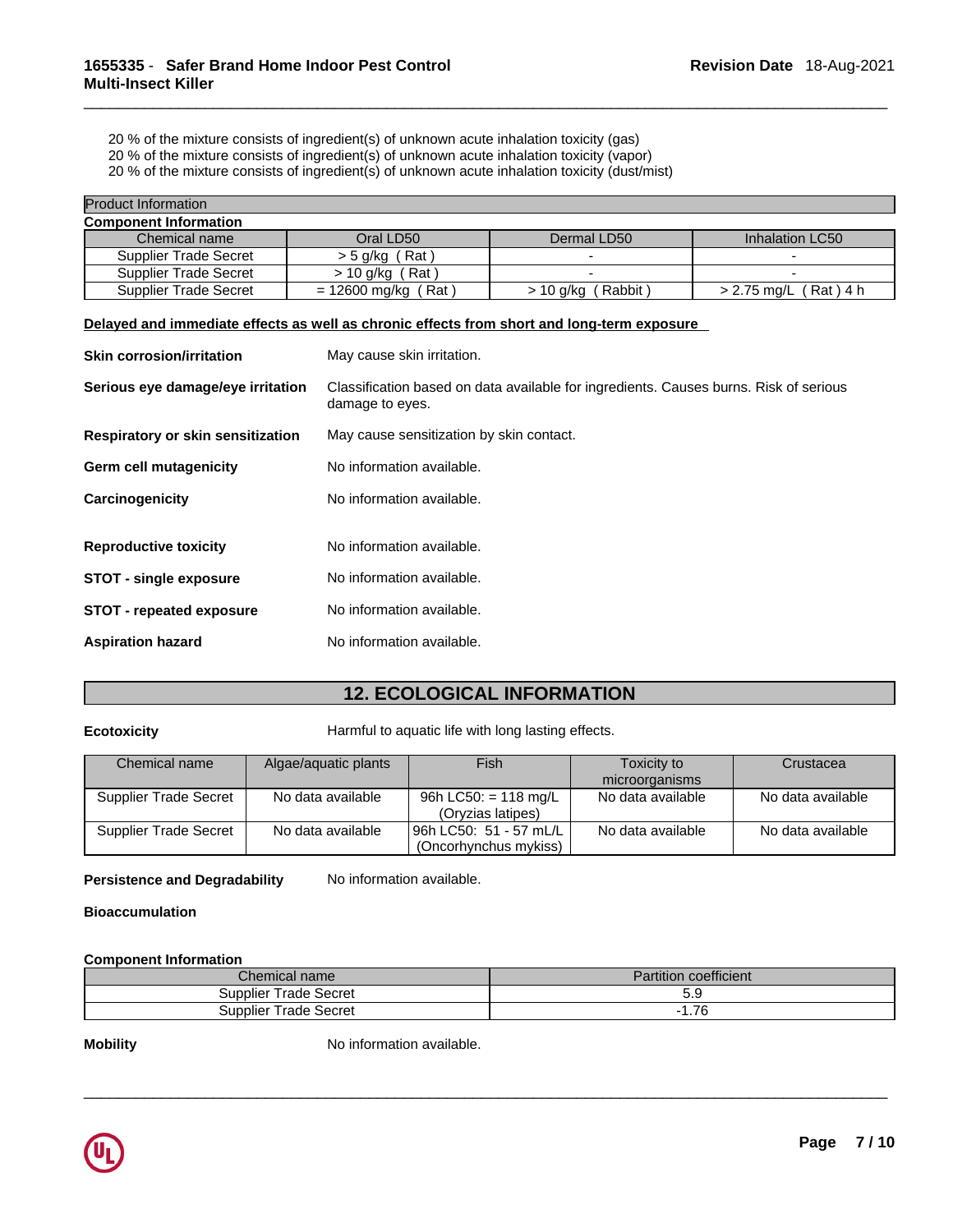**Other adverse effects** No information available.

## **13. DISPOSAL CONSIDERATIONS**

| Waste treatment methods                |                                                                                                                    |
|----------------------------------------|--------------------------------------------------------------------------------------------------------------------|
| Waste from residues/unused<br>products | Dispose of in accordance with local regulations. Dispose of waste in accordance with<br>environmental legislation. |
| Contaminated packaging                 | Do not reuse empty containers.                                                                                     |
| <b>California Waste Codes</b>          | 232                                                                                                                |

## **14. TRANSPORT INFORMATION**

| DOT<br><b>Proper Shipping Name</b><br><b>Hazard Class</b>  | NOT REGULATED<br>NON-REGULATED<br>N/A         |
|------------------------------------------------------------|-----------------------------------------------|
| <b>TDG</b>                                                 | Not applicable                                |
| MEX                                                        | Not applicable                                |
| ICAO                                                       | Not applicable                                |
| IATA<br><b>Proper Shipping Name</b><br><b>Hazard Class</b> | Not applicable<br><b>NON REGULATED</b><br>N/A |
| <b>IMDG/IMO</b><br><b>Hazard Class</b>                     | Not applicable<br>N/A                         |
| <b>RID</b>                                                 | Not applicable                                |
| ADR.                                                       | Not applicable                                |
| ADN                                                        | Not applicable                                |
|                                                            |                                               |

## **15. REGULATORY INFORMATION**

 $\_$  ,  $\_$  ,  $\_$  ,  $\_$  ,  $\_$  ,  $\_$  ,  $\_$  ,  $\_$  ,  $\_$  ,  $\_$  ,  $\_$  ,  $\_$  ,  $\_$  ,  $\_$  ,  $\_$  ,  $\_$  ,  $\_$  ,  $\_$  ,  $\_$  ,  $\_$  ,  $\_$  ,  $\_$  ,  $\_$  ,  $\_$  ,  $\_$  ,  $\_$  ,  $\_$  ,  $\_$  ,  $\_$  ,  $\_$  ,  $\_$  ,  $\_$  ,  $\_$  ,  $\_$  ,  $\_$  ,  $\_$  ,  $\_$  ,

**Safety, health and environmental regulations/legislation specific for the substance or mixture**

#### **International Regulations**

**The Montreal Protocol on Substances that Deplete the Ozone Layer** Not applicable

**The Stockholm Convention on Persistent Organic Pollutants** Not applicable

**The Rotterdam Convention** Not applicable

## **International Inventories**

**TSCA Contact supplier for inventory compliance status.**<br>**DSL/NDSL Contact supplier for inventory compliance status. DSL/NDSL DSL/NDSL**<br> **Contact supplier for inventory compliance status.**<br>
Contact supplier for inventory compliance status. Contact supplier for inventory compliance status.

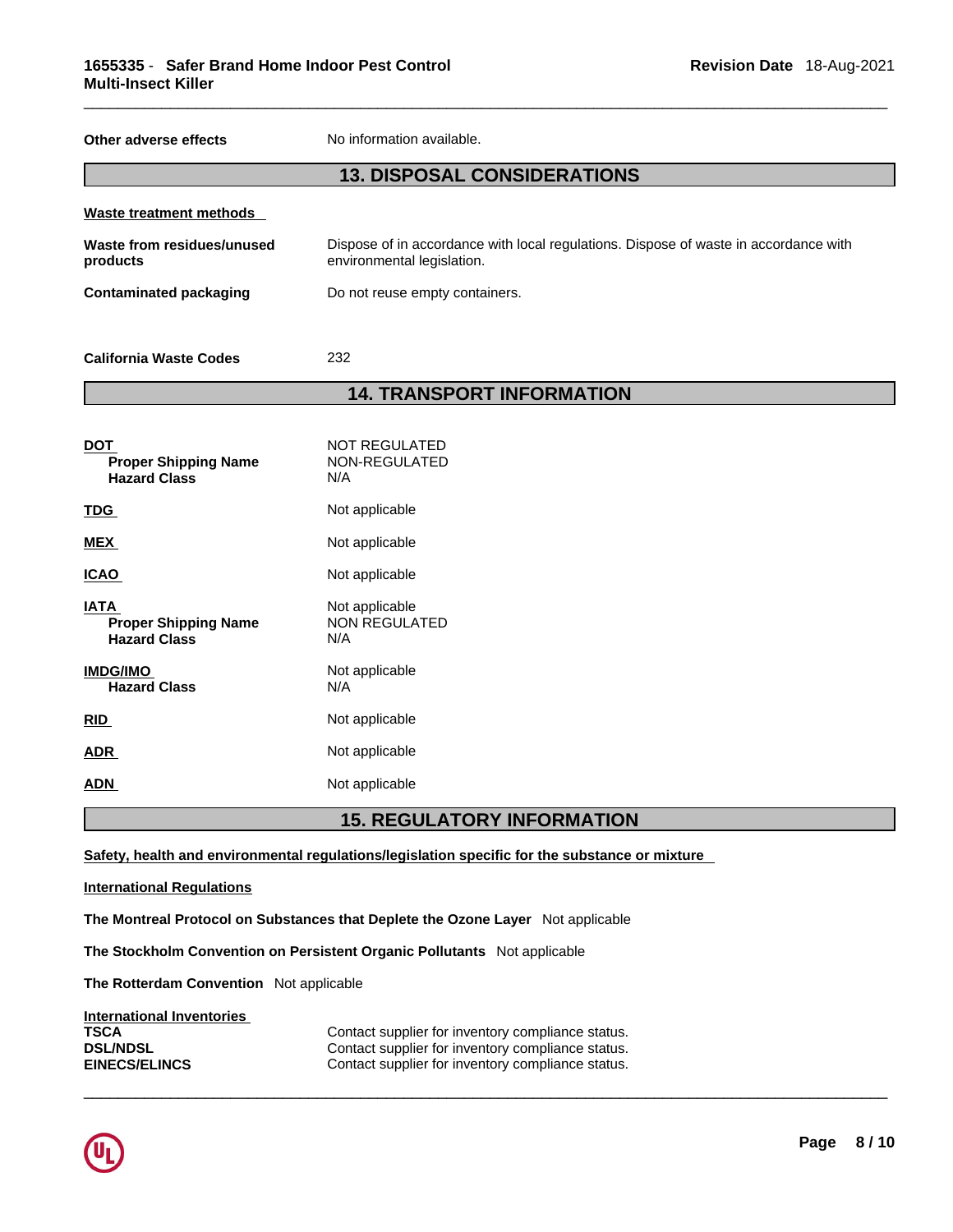| <b>ENCS</b>  | Contact supplier for inventory compliance status. |
|--------------|---------------------------------------------------|
| <b>KECL</b>  | Contact supplier for inventory compliance status. |
| <b>PICCS</b> | Contact supplier for inventory compliance status. |
| <b>AICS</b>  | Contact supplier for inventory compliance status. |

**Legend** 

 **TSCA** - United States Toxic Substances Control Act Section 8(b) Inventory

 **DSL/NDSL** - Canadian Domestic Substances List/Non-Domestic Substances List

 **EINECS/ELINCS** - European Inventory of Existing Chemical Substances/European List of Notified Chemical Substances

 **ENCS** - Japan Existing and New Chemical Substances

 **KECL** - Korean Existing and Evaluated Chemical Substances

 **PICCS** - Philippines Inventory of Chemicals and Chemical Substances

 **AICS** - Australian Inventory of Chemical Substances

## **US Federal Regulations**

## **SARA 313**

Section 313 of Title III of the Superfund Amendments and Reauthorization Act of 1986 (SARA). This product does not contain any chemicals which are subject to the reporting requirements of the Act and Title 40 of the Code of Federal Regulations, Part 372

## **SARA 311/312 Hazard Categories**

Should this product meet EPCRA 311/312 Tier reporting criteria at 40 CFR 370, refer to Section 2 of this SDS for appropriate classifications. Under the amended regulations at 40 CFR 370, EPCRA 311/312 Tier II reporting for the 2017 calendar year will need to be consistent with updated hazard classifications.

## **CWA (Clean WaterAct)**

This product does not contain any substances regulated as pollutants pursuant to the Clean Water Act (40 CFR 122.21 and 40 CFR 122.42)

## **CERCLA**

This material, as supplied, does not contain any substances regulated as hazardous substances under the Comprehensive Environmental Response Compensation and Liability Act (CERCLA) (40 CFR 302) or the Superfund Amendments and Reauthorization Act (SARA) (40 CFR 355). There may be specific reporting requirements at the local, regional, or state level pertaining to releases of this material

## **US State Regulations**

## **California Proposition 65**

This product does not contain any Proposition 65 chemicals.

#### **U.S. State Right-to-Know Regulations**

This product may contain substances regulated by state right-to-know regulations.

| <b>Chemical name</b>         | <b>New Jersey</b> | <b>Massachusetts</b> | <b>Pennsylvania</b> | <b>Rhode Island</b> | <b>Illinois</b> |
|------------------------------|-------------------|----------------------|---------------------|---------------------|-----------------|
| <b>Supplier Trade Secret</b> |                   |                      |                     | ,,                  |                 |
|                              |                   |                      |                     |                     |                 |

| <b>16. OTHER INFORMATION</b> |                         |                       |                           |                                                   |
|------------------------------|-------------------------|-----------------------|---------------------------|---------------------------------------------------|
| <b>NFPA</b>                  | <b>Health hazards</b> 3 | <b>Flammability</b> 0 | <b>Instability</b> 0      | <b>Physical and Chemical</b><br><b>Properties</b> |
| <b>HMIS</b>                  | Health hazards 3        | <b>Flammability</b> 0 | <b>Physical hazards</b> 0 | <b>Personal Protection X</b>                      |